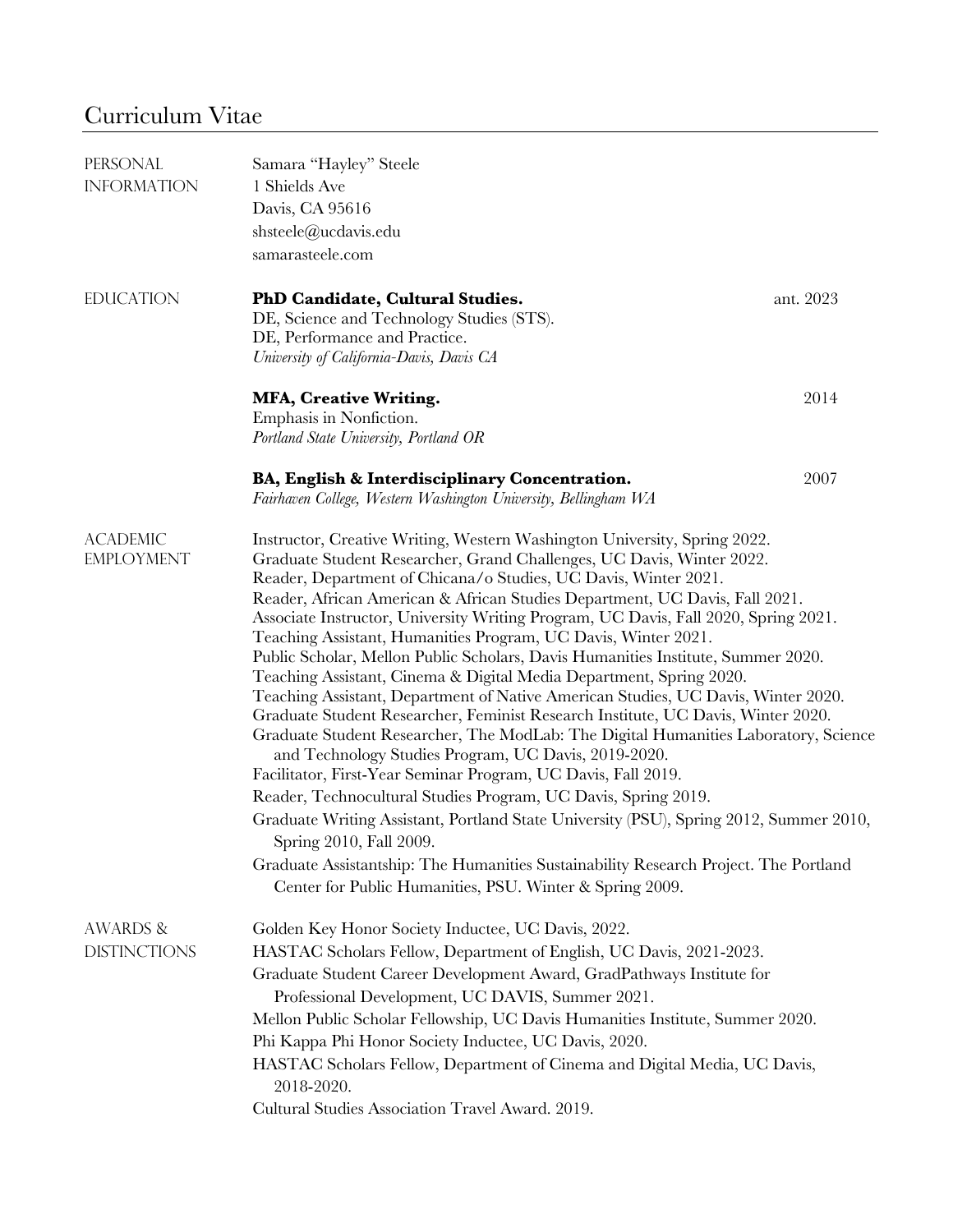|                                        | Provost's Fellowship in the Arts, Humanities, and Social Sciences, UC Davis. 2018-19.                                                                                                                                                                                        |
|----------------------------------------|------------------------------------------------------------------------------------------------------------------------------------------------------------------------------------------------------------------------------------------------------------------------------|
| <b>PUBLICATIONS</b>                    | "The Maker Turn in Classroom Games: An Articulation of Gamemaking in Education<br>(GME)." in GENeration Analog 2021 Proceedings. Pittsburgh, PA: ETC Press, Carnegie<br>Mellon University, 2022.                                                                             |
|                                        | "The Reality Code: Interpreting Aggregate Larp Rules as Code that Runs on Humans."<br>The International Journal of Role-Playing, Issue 7, pp. 30-35. ijrp.subcultures.nl. December<br>2016.                                                                                  |
| IN PROGRESS:                           | Invited chapter in F1000's "Diversity, Inclusion and Equity in Game Development and<br>Design" Special Collection, Taylor & Francis, forthcoming 2022.                                                                                                                       |
|                                        | "Sivad." Chapter in Learning, Education, and Games, vol. 4: 50 Games for Inclusion, Equity, and<br>Justice. Pittsburgh, PA: ETC Press, Carnegie Mellon University, Forthcoming, 2022.                                                                                        |
|                                        | "Towards Gamemaking in Education: Developing larpmaking exercises to teach topics in<br>STEM, the humanities, and social sciences." Lead author. The International Journal of Role-<br>Playing. Forthcoming, 2022.                                                           |
|                                        | "Infrastructures of Reckoning: Towards a Conjunctural Implosion of the New Left and the<br>Digital Age in the Long Shadow of Settler Colonialism." Lateral: The Journal of Cultural<br>Studies. Forthcoming, 2022.                                                           |
| <b>INVITED</b><br><b>PRESENTATIONS</b> | "Confronting George E. Pickett in Space," The 24th Annual Rev. Dr. Martin Luther<br>King Jr. Conference, Whatcom Human Rights Task Force. Online. January 13-15, 2022.                                                                                                       |
|                                        | Respondent for workshop of Jodi Bryd's book chapter entitled "Empire's Dead: Incivility,<br>Indigeneity, and the Cultural Politics of Settling." Department of English, UC Davis, 25<br>Oct 2019.                                                                            |
|                                        | "Game Design Methodologies for Gender Playability: A Case Study of Thermophiles<br>in Love." Presentation for the Social Studies of Live Action Role-Playing Games<br>Conference at the European University of St. Petersburg, St. Petersburg, Russia. 8-9<br>December 2016. |
|                                        | "Code as Diegetic Language in LARP." Presented as part of the "Critical Code Studies"<br>and Creativity Panel" at the 30th Annual Conference of the Society for Literature, Science,<br>and the Arts (SLSA), Atlanta, Ga. 3-6 November 2016.                                 |
|                                        | "Lessons in Netprov: Collaborative Writing in the Digital Age." Presentation with Rob<br>Wittig and Mark Marino for the Berkeley Center for New Media, University of California<br>at Berkeley, Berkeley, Calif. 18 October 2016.                                            |
|                                        | "Gender Playability in Larp: The Roles of Performativity and Interpolation." Presentation<br>at The 35 <sup>th</sup> Annual Gender Studies Symposium. Lewis & Clark College. Portland, Ore. 9-<br>11 March 2016.                                                             |
| <b>PRESENTATIONS</b>                   | "Should future scenarios factor in the impact of racism upon emissions?" Forthcoming<br>Presentation at ICONICS Scenarios Forum 2022, co-sponsored by IIASA, Laxenburg,<br>Austria. Lead author. 20-22 June 2022.                                                            |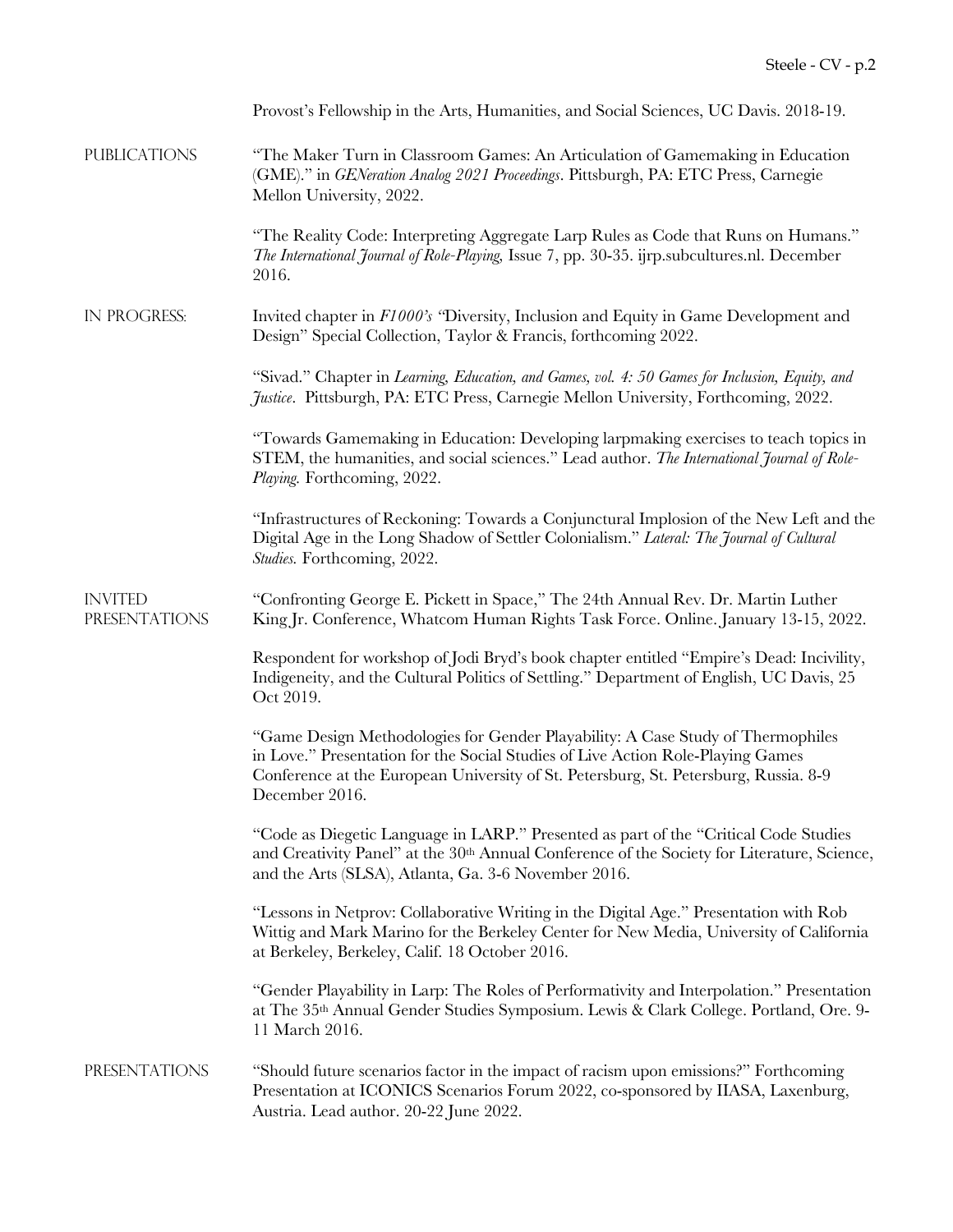"Gender diversity in leadership reduces emissions. What does this mean for our models, and for climate communications in general?" Forthcoming Presentation at ICONICS Scenarios Forum 2022, co-sponsored by IIASA, Laxenburg, Austria. Co-author. Lead author Osprey Lake. 20-22 June 2022.

"Deus ex machina in the climate code? And other questions (or: What we might learn from the humanities?)" Forthcoming Poster Presentation at ICONICS Scenarios Forum 2022, co-sponsored by IIASA, Laxenburg, Austria. Co-author. Lead author LM Bogad. 20-22 June 2022.

"Designing Against Creep: What Can We Learn from Liberatory Larp?" Presentation for the Game Studies track at the annual gathering of the Popular Culture Association (PCA), online. April 13, 2022.

"The Maker Turn in Classroom Games: How Educational Gamemaking offers a 'powerful pedagogical paradigm.'" Presentation for GENeration Analog: The Tabletop Games and Education Conference at GenCon 2021, co-sponsored by *Analog Game Studies* and Game in Lab, online. Aug 4-5, 2021.

"Consent and Cultural Studies: Hall, Gramsci, Grossberg." Presentation for the Annual Meeting of the Cultural Studies Association (CSA), online. 10-12 June 2021.

"Anti-Racist Tactics as Anti-Code at the CHAZ/CHOP." Presentation for the Annual Meeting of the Cultural Studies Association (CSA), online. 10-12 June 2021.

"To Larp, or Not to Larp? Must Embodiment and Code Deployment Reinforce Systemic Injustice across Larp Platforms?" Presentation for the Annual Meeting of the Electronic Literature Association (ELO), online. 26-27 May 2021.

"Fork the Commons: Some Notes on the Origins of People's Park, the Internet, and the Rise of 'Leftist Fundamentalism'" Presentation for the Annual Meeting of the Cultural Studies Association (CSA), online. 28-30 May 2020.

"A Question of Diegesis and Agency: Towards a New Materialist Rhetoric for Narrative Studies." Presentation for the Annual Meeting of the Pacific Ancient and Modern Languages (PAMLA), San Diego, Calif. 14-17 November 2019.

"Whose Autonomy? 50 Years of Emergent Refusals in the Other Utopia." Presentation for the Annual Meeting of the Union for Democratic Communications (UDC), California State University East Bay, Hayward, Calif. October 31-November 2 2019.

"Searching for Zero: Spitballing Hegemonic Modes of "Unknowing" and Conjuring the Big "O" Other." Presentation for the Annual Meeting of the Society for the Social Studies of Science (4S), New Orleans, La. 4-7 September 2019.

"Racialized Sousveillance and the Biopolitics of Grievability: Video Footage of Police Brutality as Speculative Realism." Presentation for the Annual Meeting of the Cultural Studies Association (CSA), Tulane University, New Orleans, La. May 30-June 1, 2019.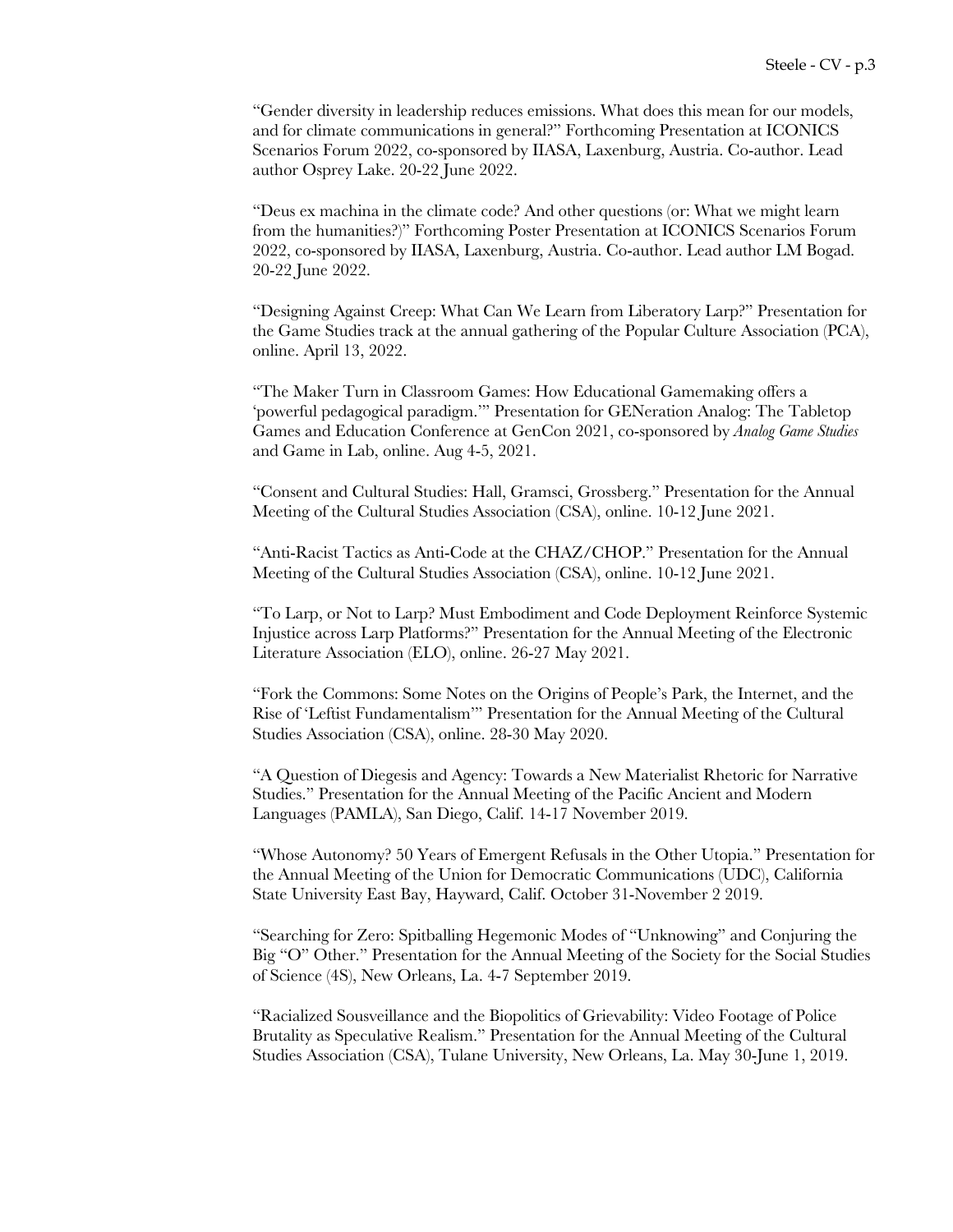"Tactics for Distributing Power over Diegesis: Comparing Nordic Freeform Larp, Irvine GM-less Larp, and PNW Aggregate Larps" Presentation for the 2018 Living Games Conference. Boston, Mass. 18-20 May 2018.

"Notes Towards Discussing Larp Literacy: Noise Filtering, Direct Diegesis, Extradiegetic Statement Exchange, Intradiegetic Objects, and Others." Presentation for the Roleplay and Simulation in Education Conference, Northeastern University, Boston, Mass. 17 May 2018.

"Power Made Visible: Interpreting LARP Rules as Code that Runs on Humans." Living Games Conference. Austin, Texas. 19-22 May 2016.

"Teaching Political Economy through LARP: Some Game Mechanics of Feudalism and Capitalism." Presentation for the Role-Playing and Simulation in Education Conference. Texas State University. Round Rock, Texas. May 19, 2016.

"Beyond Lords and Ladies: Factors that Support (or Inhibit) Player Experimentation with Gender." Presentation for the Living Games Conference. The Game Center, Tisch School of the Arts, New York University. New York, N.Y. 14-16 March 2014.

"Larp and Leisure Labor: Situating Live Action Role-Play within the New Economic Ecology." Presentation for the Living Games Conference. The Game Center, Tisch School of the Arts, New York University. New York, N.Y. 14-16 March 2014.

# Teaching **Instructor, Western Washington University**

EXPERIENCE ENG 445 "Living Writers; Situatedness" Department of English. Spring 2022.

**Associate Instructor (AI), UC Davis**

UWP 001 "Academic Literacies," University Writing Program (UWP). Autumn 2020, Spring 2021.

# **Teaching Assistant (TA), UC Davis**

HUM 002A "Consent Studies," Grace Delmolino, Humanities (HUM) Program, Winter 2021. FMS 001 "Film and Media Studies 1," Kris Fallon, Jaimey Fisher, Kriss Ravetto-Biagioli, Jeff Fort. Department of Cinema & Digital Media, Spring 2020.

#### **Reader, UC Davis**

& Courses

AAS 016 "African Verbal Arts," Elizabeth Mukiibi, African American and African Studies Department, Fall 2021. TCS 005 "Media Archaeology," Jesse Drew. Technoculture Studies Program, Spring 2019.

CHI 113 "Latin American Women's Engagement in Social Movements," Natalia Deeb-Sossa. Department of Chicano/a Studies.

# **Facilitator, UC Davis**

FRS 004 "Games for Science and Society: LARPs, ARGs, and Citizen Science," First Year Seminar (FRS) Program, Fall 2019.

# **Directed & Independent Study, UC Davis**

STS 299/199 "Climate Games," Science and Technology Studies (STS) Program, Winter 2022.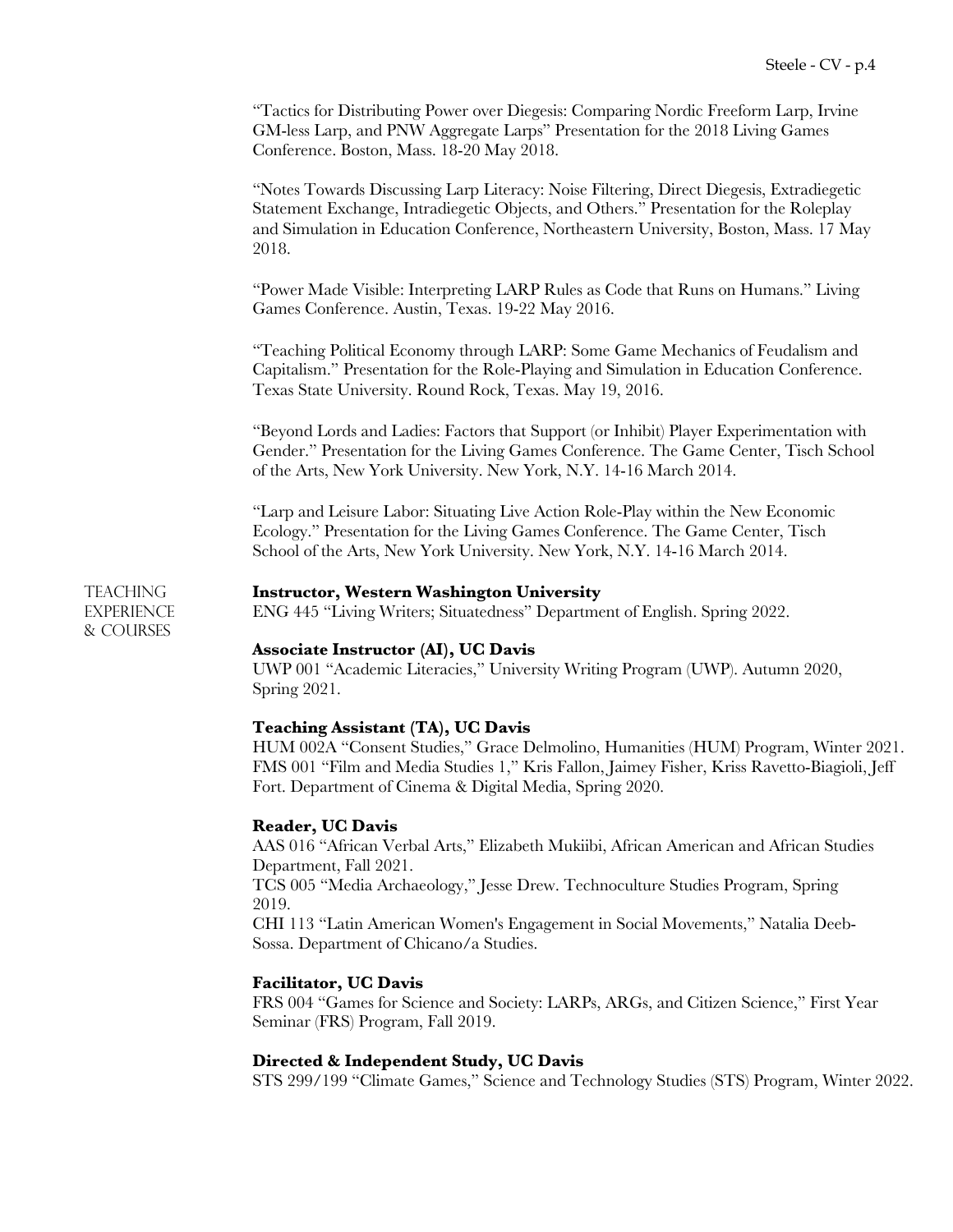STS 198 "Data Dramatization through Analog Games," Science and Technology Studies (STS) Program, Spring 2020.

STS 198 "Design Methodologies for Analog Games as STEM Pedagogy," Science and Technology Studies (STS) Program, Winter 2020.

#### **Graduate Writing Assistant, Portland State University**

SOC 350U "Coming of Age: Adulthood in the US, Europe, and Asia," Department of Sociology. Robert Liebman, Summer 2010, Spring 2012 MUS 361U "History of Rock Music," Department of Music. Joel Bluestone, Spring 2010. PH 378U/SCI 355U "Science Through Science Fiction," Department of Physics. John Freeouf, Fall 2009.

#### **Undergraduate Facilitator**, **Western Washington University**

ANTH 400a "Folk Science in Film," Department of Anthropology, Faculty Advisor: Kathleen Saunders, Spring 2006. FAIR 300 "Writing for Interactive Theater," Fairhaven College, Faculty Advisor: JT Stewart, Summer 2005. FAIR 300 "Graphic Novel Creation," Fairhaven College, Faculty Advisor: Daniel Larner, Spring 2005. FAIR 300 "Fairhaven Student Newspaper," Fairhaven College, Faculty Advisor: Daniel Larner, Spring 2004.

Research Advanced Research Affiliate, Humanities and Critical Code Studies (HaCCS) Lab, EXPERIENCE University of Southern California (USC). Mark Marino. 2016-present.

> Project Director, ModLab: the Digital Humanities Laboratory, UC Davis. Colin Milburn. June 2019-present.

Advanced Research Affiliate, Center for Tactical Performance, Berkeley, CA. L.M. Bogad. Winter 2019-present.

Affiliated Researcher, International Committee on New Integrated Climate (ICONICS), University of Washington, Seattle, WA. 2022-present.

Affiliated Researcher, International Institute for Applied Systems Analysis (IIASA), Laxenburg, Austria. 2022-present.

Graduate Student Researcher, Grand Challenges, UC Davis. Jonna Matzet. Winter 2022.

Intern, National Aeronautics and Space Administration (NASA), History Division, Earth Sciences Group. Brian Odom. Summer 2021.

Graduate Student Researcher, Feminist Research Institute, UC Davis. Kalindi Vora. Winter 2020.

Graduate Student Researcher, Science and Technology Studies Department, UC Davis. Colin Milburn. Summer and Autumn 2019.

Graduate Assistant, The Humanities Sustainability Research Project, Portland Center for Public Humanities, Portland State University. Leerom Medovoi. Winter and Spring 2009.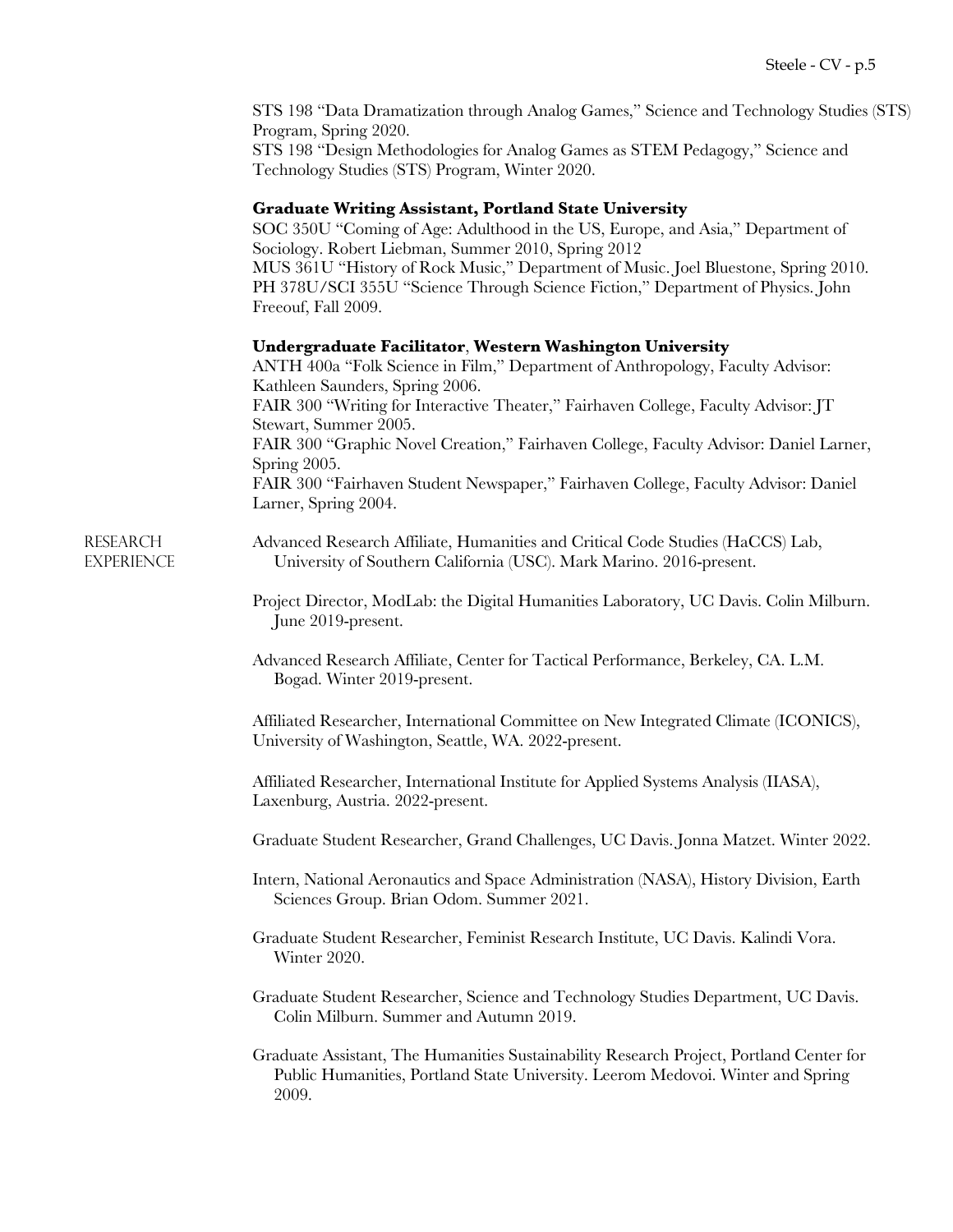|                                                                             | Undergraduate Researcher, Science and Technology Studies, Department of<br>Anthropology, Western Washington University. Kathleen Saunders. Winter 2006.                                                                                                                                                                                                                                                                |  |  |  |
|-----------------------------------------------------------------------------|------------------------------------------------------------------------------------------------------------------------------------------------------------------------------------------------------------------------------------------------------------------------------------------------------------------------------------------------------------------------------------------------------------------------|--|--|--|
| <b>RESEARCH</b><br><b>CLUSTERS &amp;</b><br><b>WORKING</b><br><b>GROUPS</b> | Humanities and Critical Code Studies (HaCCS) Lab<br>haccslab.com<br>wg22.criticalcodestudies.com<br>Critical Code Studies Working Group 2022<br>Anti-Racist CCS Reading Group 2021<br>Critical Code Studies Working Group 2020<br>wg20.criticalcodestudies.com<br>Critical Code Studies Working Group 2018<br>wg18.criticalcodestudies.com<br>Critical Code Studies Working Group 2016<br>wg16.criticalcodestudies.com |  |  |  |
|                                                                             | <b>ICONICS/IIASA</b><br>Scenarios Forum 2022                                                                                                                                                                                                                                                                                                                                                                           |  |  |  |
|                                                                             | UC Davis Humanities Institute (DHI)<br>Racial Justice Policy Cluster, 2020-2021.<br>The Disability and Social Justice Research Cluster, 2020-2021.                                                                                                                                                                                                                                                                     |  |  |  |
|                                                                             | California Economists Collective (CEC), 2019-present<br>Gatherings: Spring 2019, Autumn 2019, Winter 2020                                                                                                                                                                                                                                                                                                              |  |  |  |
|                                                                             | ModLab: Digital Humanities Laboratory at UC Davis modlab.ucdavis.edu<br>Director, Graduate Research Group, Analog Games & Education, 2019-2020.<br>Director, Undergraduate Research Group, Analog Games & Education, 2020.                                                                                                                                                                                             |  |  |  |
|                                                                             | The Indigenous Futures Collective, 2020.<br>Manifesto: iagathering.org/quilt/the-indigenous-futures-collective/<br>Decolonizing Climate Code Working Group                                                                                                                                                                                                                                                             |  |  |  |
| <b>SERVICE &amp;</b><br><b>COMMUNITY</b><br><b>ACTIVITIES</b>               | Panel Organizer and Chair, "Climate Data Relations," Society for the Social Studies of<br>Science (4S) Conference. Toronto, Ont. 6-9 October 2021.                                                                                                                                                                                                                                                                     |  |  |  |
|                                                                             | Peer reviewer for the conference, "Digital Humanities 2020:<br>Intersections/Carrefours." Alliance of Digital Humanities Organizations (ADHO).                                                                                                                                                                                                                                                                         |  |  |  |
|                                                                             | Panel Organizer and Presiding Officer of "So Happy Together: Sympoiesis as Tentacular<br>Resistance in Troubled Times" at the annual meeting of the Pacific Ancient and Modern<br>Languages Association (PAMLA), San Diego, 14-17 November, 2019.                                                                                                                                                                      |  |  |  |
|                                                                             | Peer reviewer for the 2018 CHI PLAY Conference Proceedings Publication. CHI PLAY,<br>Special Interest Group on Computer-Human Interaction (SIGCHI). 2018.                                                                                                                                                                                                                                                              |  |  |  |
|                                                                             | The Living Games Conference. Boston, Mass. 17-20 May 2018.<br>Chair, Academic Panel, "Bleed and Transformation"<br>Panelist, Design Roundtable, "Take the Streets: Guerilla Larp and Political Play"<br>Panelist, Design Roundtable, "Modern American Boffer: Evolution Beyond the<br>Tabletop"<br>Panelist, Community Panel, "Building Better Campaign Boffer Larp Communities"                                       |  |  |  |
|                                                                             | Logistical Support Person for Decolonize Reading Group & Standing Rock Reportbacks.<br>University Press Books. Berkeley, CA. 2016-2017.                                                                                                                                                                                                                                                                                |  |  |  |
|                                                                             | Los Angeles Freeform & Theatre Larp Collective, co-founded with Ross Cheung, 2016                                                                                                                                                                                                                                                                                                                                      |  |  |  |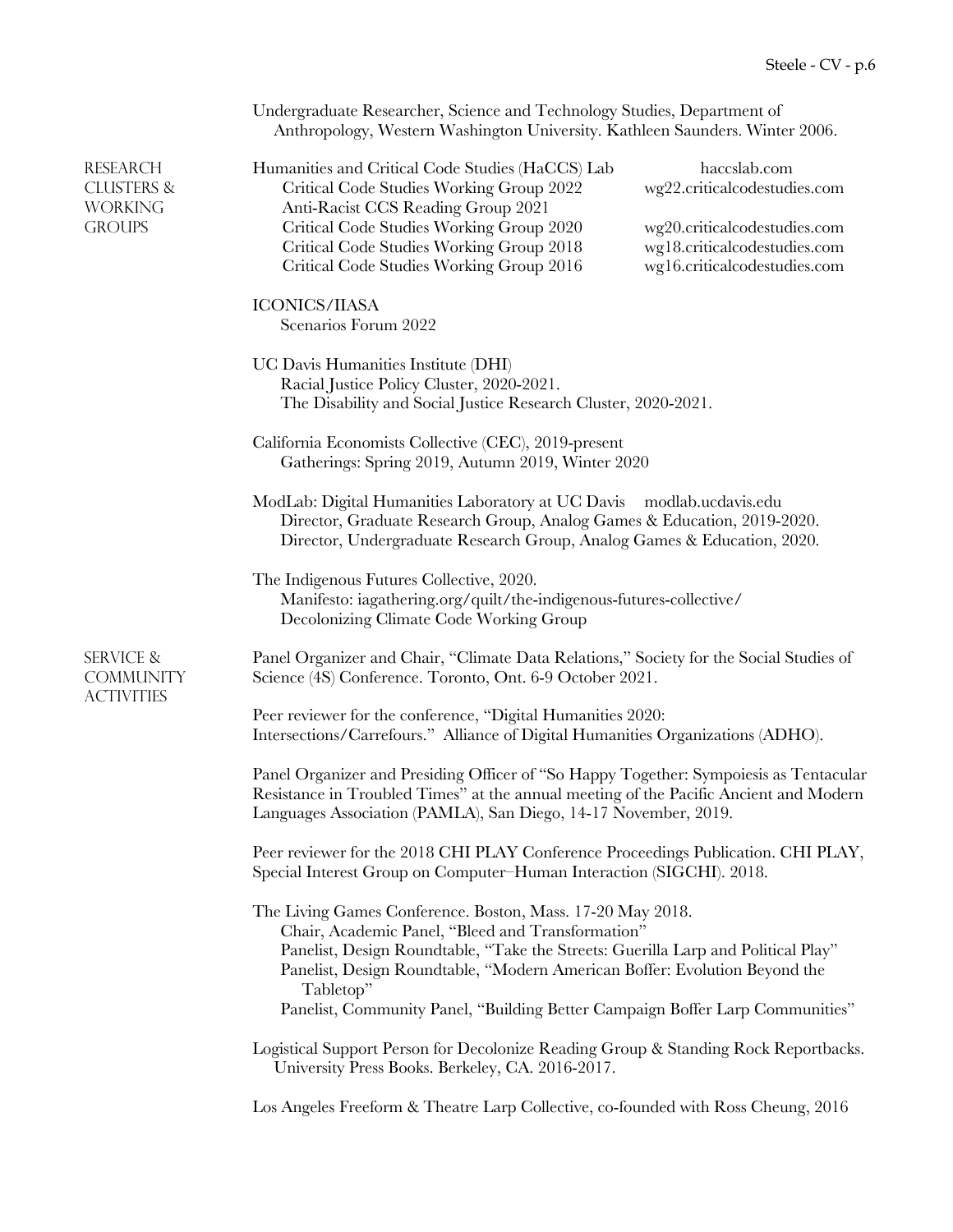|                                         | The Living Games Conference. Austin, Tx. 19-22 May 2016.<br>Co-Facilitator, Training Workshop: "Crisis Management: Bleed, Harassment,<br>Trauma."<br>Panelist, Roundtable Discussion, "Gender/Sexuality Roles and Larp."<br>Panelist, Community Panel, "Crisis Management: Policy, Deliberation, and Decision-<br>Making." |                                                                                                                                                                      |  |  |  |
|-----------------------------------------|----------------------------------------------------------------------------------------------------------------------------------------------------------------------------------------------------------------------------------------------------------------------------------------------------------------------------|----------------------------------------------------------------------------------------------------------------------------------------------------------------------|--|--|--|
|                                         |                                                                                                                                                                                                                                                                                                                            |                                                                                                                                                                      |  |  |  |
|                                         |                                                                                                                                                                                                                                                                                                                            | Skillshare Director for "Offerings: A Feminist Festival of Transformative Arts." The Siren<br>Project. Women's Cancer Resource Center. Oakland, Calif. 14 Sept 2014. |  |  |  |
|                                         | Organizer for inaugural conference, "Understanding Sustainability: Perspectives from the<br>Humanities." The Portland Center for Public Humanities, Portland State University,<br>Portland, Ore. 14-16 May 2009.                                                                                                           |                                                                                                                                                                      |  |  |  |
|                                         | Organizer for "FOOD   CLOTHING   SHELTER" lecture series. The Portland Center<br>for Public Humanities, Portland State University, Portland, Ore. March 3-April 28, 2009.                                                                                                                                                  |                                                                                                                                                                      |  |  |  |
| SELECTED<br><b>ACTIVISM</b><br>& CO-OPS | <b>Cascade Cooperatives</b><br>Bellingham, Wash.<br>2019-present<br>Power to the People Utility Cooperative                                                                                                                                                                                                                | Consultant, Steering Committee Member                                                                                                                                |  |  |  |
|                                         | Whatcom Co., Wash. 2022-present.<br>Cascadia Community Land Trust (CLLT)                                                                                                                                                                                                                                                   | <b>Organizing Member</b>                                                                                                                                             |  |  |  |
|                                         | 2020-2021<br>Bellingham, Wash.<br>Karate Church                                                                                                                                                                                                                                                                            | <b>Organizing Member</b>                                                                                                                                             |  |  |  |
|                                         | Bellingham, Wash.<br>2019-2021                                                                                                                                                                                                                                                                                             | <b>Steering Committee Member</b>                                                                                                                                     |  |  |  |
|                                         | Solidaridad con los Niños (direct action group)<br>2018-2020<br>Berkeley, Calif.                                                                                                                                                                                                                                           | Co-founder, Media Specialist                                                                                                                                         |  |  |  |
|                                         |                                                                                                                                                                                                                                                                                                                            | Chile Solidarity Network (media activism network)                                                                                                                    |  |  |  |
|                                         | SF Bay Area, Calif.<br>2019-2020                                                                                                                                                                                                                                                                                           | Media Specialist                                                                                                                                                     |  |  |  |
|                                         | Network of Bay Area Worker Cooperatives (NoBAWC)                                                                                                                                                                                                                                                                           |                                                                                                                                                                      |  |  |  |
|                                         | Oakland, Calif.<br>2018                                                                                                                                                                                                                                                                                                    | Cartographer, Co-op Mapping Project                                                                                                                                  |  |  |  |
|                                         | Freedom for Immigrants (nonprofit organization)                                                                                                                                                                                                                                                                            |                                                                                                                                                                      |  |  |  |
|                                         | Oakland, Calif.<br>2018<br>Decolonize (reading group)                                                                                                                                                                                                                                                                      | Independent Publicist & Fundraiser                                                                                                                                   |  |  |  |
|                                         | Berkeley, Calif.<br>2016-17                                                                                                                                                                                                                                                                                                | Logistical Support, Spacekeeper                                                                                                                                      |  |  |  |
|                                         | LAND ACTION (adverse possession mutual aid network)                                                                                                                                                                                                                                                                        |                                                                                                                                                                      |  |  |  |
|                                         | 2015-2016<br>Oakland, Calif.                                                                                                                                                                                                                                                                                               | Development Director, Organizer                                                                                                                                      |  |  |  |
|                                         | The Long Haul Infoshop (community space)<br>Berkeley, Calif.<br>2011-15                                                                                                                                                                                                                                                    | Collective Member                                                                                                                                                    |  |  |  |
|                                         | Villagecraft (decentralized education network)                                                                                                                                                                                                                                                                             |                                                                                                                                                                      |  |  |  |
|                                         | San Francisco Bay Area 2013-15                                                                                                                                                                                                                                                                                             | <b>Operations Manager</b>                                                                                                                                            |  |  |  |
|                                         | Occupy the Farm (guerilla farming movement)                                                                                                                                                                                                                                                                                |                                                                                                                                                                      |  |  |  |
|                                         | Albany, Calif.<br>2013-15                                                                                                                                                                                                                                                                                                  | Organizer, Publicist                                                                                                                                                 |  |  |  |
|                                         | The Sudo Room (hacker space)                                                                                                                                                                                                                                                                                               |                                                                                                                                                                      |  |  |  |
|                                         | Oakland, Calif.<br>2013-15                                                                                                                                                                                                                                                                                                 | Collective Member, Publicist                                                                                                                                         |  |  |  |
|                                         | PLACE for Sustainable Living (urban ecovillage & community center)                                                                                                                                                                                                                                                         |                                                                                                                                                                      |  |  |  |
|                                         | Oakland, Calif.<br>2013-15                                                                                                                                                                                                                                                                                                 | Organizer, Publicity                                                                                                                                                 |  |  |  |
|                                         | The Oakland Omni Commons (post-hierarchal community space)                                                                                                                                                                                                                                                                 |                                                                                                                                                                      |  |  |  |
|                                         | Oakland, Calif.<br>2014-15<br>Organizer, Publicist                                                                                                                                                                                                                                                                         |                                                                                                                                                                      |  |  |  |
|                                         | Liberated Lens (film collective)                                                                                                                                                                                                                                                                                           |                                                                                                                                                                      |  |  |  |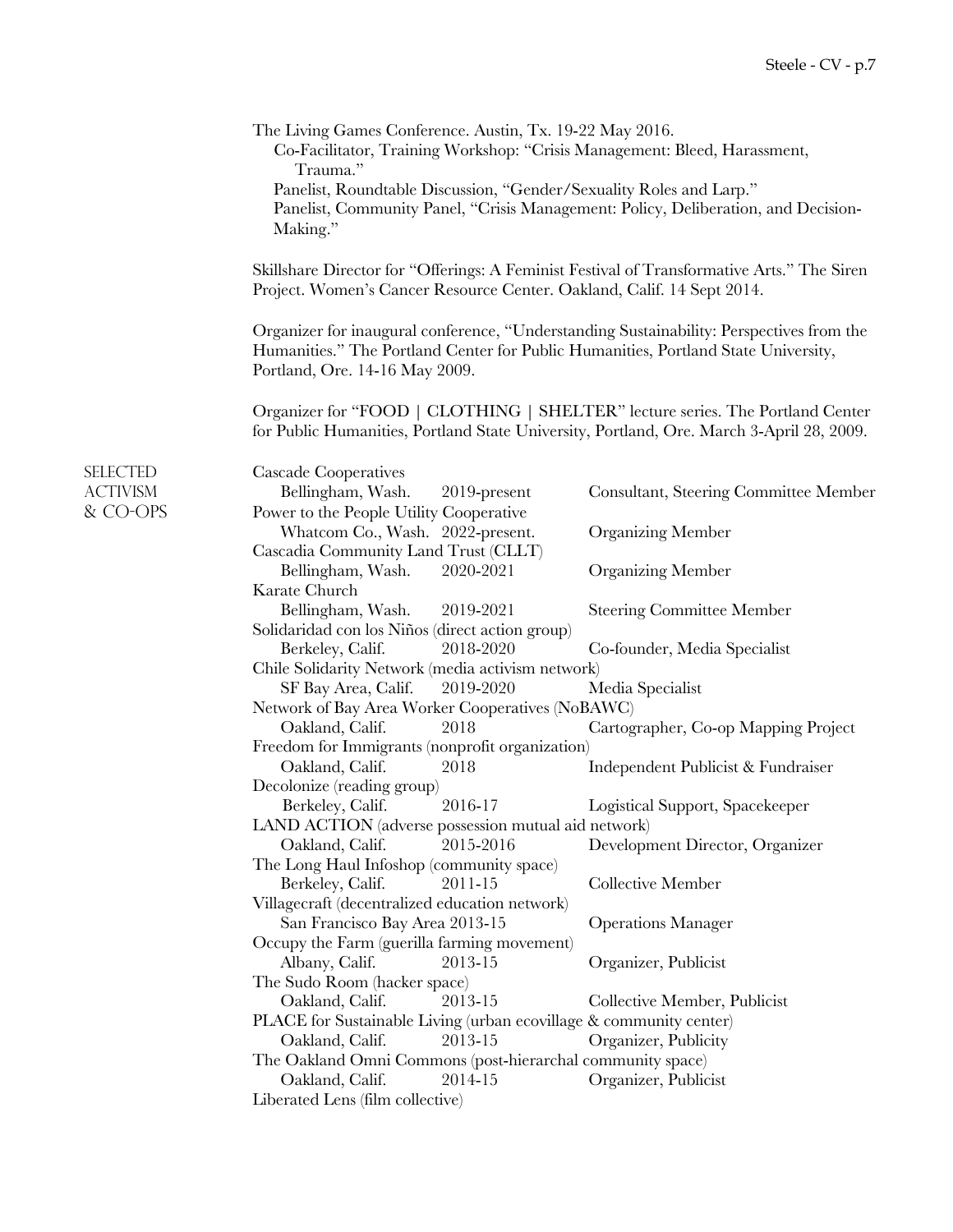|                                                | Oakland, Calif.<br>2014-15<br>Collective Member<br>Oakland Spring Rising (urban farming movement)<br>Organizer<br>Oakland, Calif.<br>2015                                                                                                              |
|------------------------------------------------|--------------------------------------------------------------------------------------------------------------------------------------------------------------------------------------------------------------------------------------------------------|
| SELECTED MEDIA<br>ART, GAMES,<br>& PERFORMANCE | Flight Manifesto (social artwork). Co-author with Robert بيان الصعود إلى السماء<br>Yerachmiel Sniderman, Dirar Kalash, Brel Froebe, and others. Occupied Lummi<br>and Nooksack territory, 2021-present.                                                |
|                                                | Sivad (larp), lead developer, Ugly Robot Larp Studios, UC Davis. 2019-2021.                                                                                                                                                                            |
|                                                | Beyond the Superhero: The Rise of the Superweaver (gallery exhibit) by the Indigenous Futures<br>Collective, co-creator. Imagining American 2020 creative gathering, "Through<br>Tumultuous Times: Reimagining and Rebuilding 'America'," Autumn 2020. |
|                                                | Destination Wedding 2070 (netprov), co-creator<br>AMC Hypertext 2020, Climates of Change: A Virtual Exhibition, July 2020.<br>George Mason University, Virtual Book Festival, Sept-Oct 2020.                                                           |
|                                                | Realitycraft: an RPG Rulesmithing Game (interactive theatre), creator/performer,<br>The Della Davidson Theatre, Davis, CA, 2019 Autumn Showcase, 22 Nov 2019.                                                                                          |
|                                                | What happens in the lab (larp), larpwright, Department of Science and Technology Studies,<br>Ludicum, 17 Oct 2019.                                                                                                                                     |
|                                                | <i>Thermophiles in Love</i> (transmedia: netprov, larp, and exhibit), co-creator. Mounted at:<br>- Living Games Conference, 2018<br>- Berkeley Center for New Media, UC Berkeley 2016<br>- Annual Gathering of the SLSA, Gallery 2016                  |
|                                                | Meanwhile Netprov Studio (netprov), pieces directed by Rob Wittig and Mark Marino,<br>featured player:<br>- One Star Reviews, 2017<br>- Fake News Agency, 2017<br>- Monstrous Weather, 2016<br>- $Air-B-n-Me$ , 2016                                   |
|                                                | Hotel Obfuscia (interactive theatre), performance artist, Foma Labs, San Francisco, CA,<br>2017                                                                                                                                                        |
|                                                | Bleed, Harassment, Trauma (edu-larp), larpwright, Living Games Conference, Austin, TX,<br>2016.                                                                                                                                                        |
|                                                | Gaia Reboot (paraludic points system), developer, created for Holigent, Los Angeles, CA,<br>2016.                                                                                                                                                      |
|                                                | [Trigger] Collective happenings:<br>- Variety show, segment producer, E.M. Wolfman Bookstore, Oakland, CA, 21 May<br>2015<br>- Visual artist, watercolor paintings, SideQuest Gallery, Oakland, CA, opening: July 11,<br>2015                          |
|                                                | Cat Bloc (protest performance), director. San Francisco Bay Area, 2013-15.                                                                                                                                                                             |
|                                                |                                                                                                                                                                                                                                                        |

*Break Silence, End Isolation* (protest performance), director. San Francisco Bay Area, 2013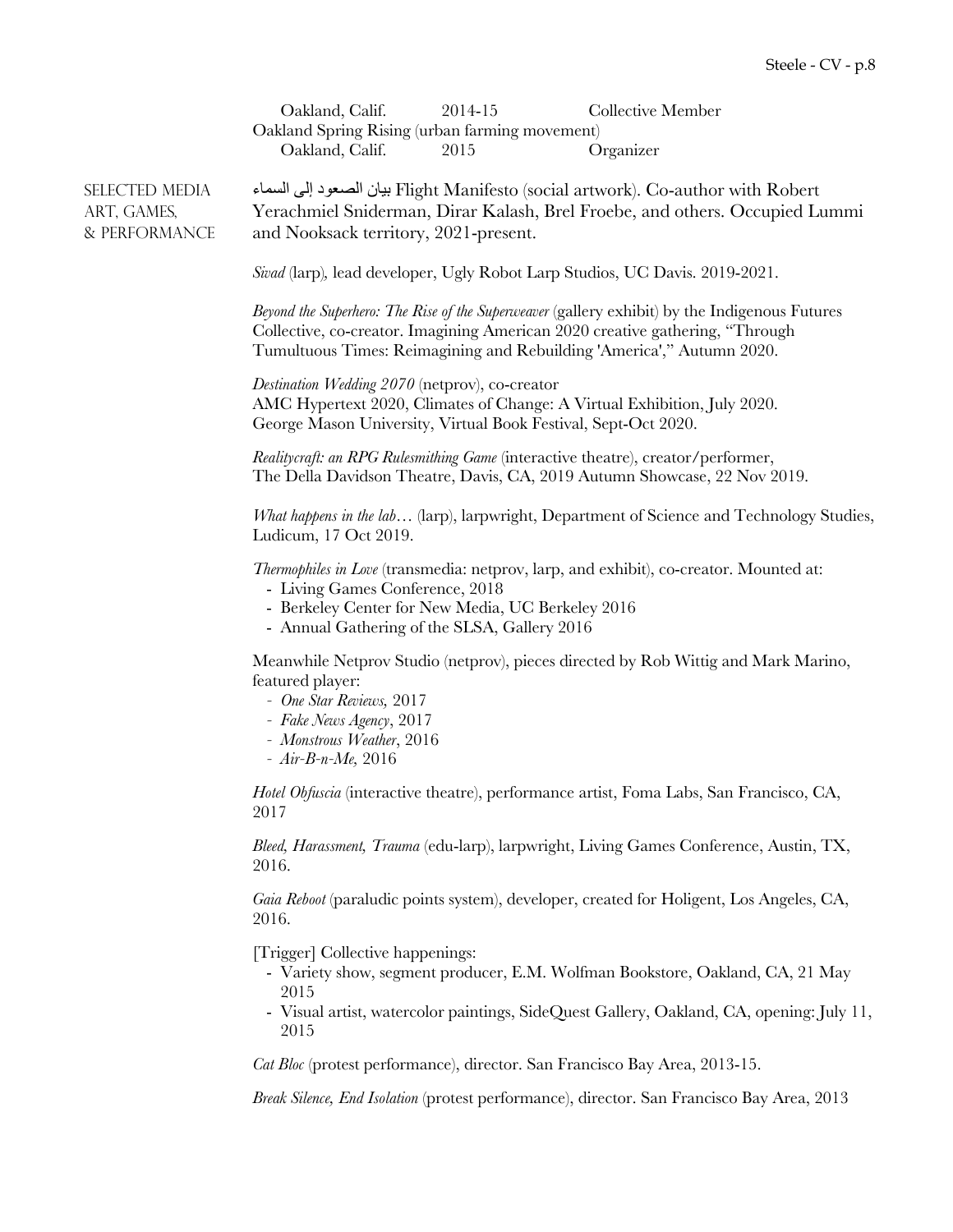|                                    | Beyond the Aether (larp), rules contributor, staff, performer. Portland, OR, 2009-2012                                                                                                                                                                                                                         |                 |                             |  |
|------------------------------------|----------------------------------------------------------------------------------------------------------------------------------------------------------------------------------------------------------------------------------------------------------------------------------------------------------------|-----------------|-----------------------------|--|
|                                    | Alliance Larp (formerly NERO Alliance)<br>- Seattle Chapter, 2003-07, Performer, Volunteer Staff<br>- Oregon Chapter, 2005, Performer, Staff Member<br>Camlann Medieval Village (historical reenactment walkabout theatre), Carnation, WA.<br>Performance Artist / Peasant, 1996-98                            |                 |                             |  |
|                                    |                                                                                                                                                                                                                                                                                                                |                 |                             |  |
| <b>EDITING</b><br>& PUBLISHING     | Slingshot Activist Newspaper<br>Berkeley, CA.                                                                                                                                                                                                                                                                  | $2011$ -present | <b>Editorial Collective</b> |  |
|                                    | Subversas Magazine<br>Oakland, CA.                                                                                                                                                                                                                                                                             | 2018-present    | Managing Editor             |  |
|                                    | [TRIGGER]: A Journal of Catarealism and Speculative Sexualities<br>Oakland, CA.                                                                                                                                                                                                                                | 2015            | Contributing Editor         |  |
|                                    | McSweeney's<br>San Francisco, CA.<br>Ooligan Press                                                                                                                                                                                                                                                             | 2011            | Intern                      |  |
|                                    | Portland, OR.<br>Tin House                                                                                                                                                                                                                                                                                     | 2009-10         | Admin. Assistant            |  |
|                                    | Portland, OR.<br>Cerise Magazine for Women Gamers                                                                                                                                                                                                                                                              | 2008-09         | Submission Eval.            |  |
|                                    | Online<br>Jeopardy Magazine                                                                                                                                                                                                                                                                                    | 2007-08         | <b>Staff Writer</b>         |  |
|                                    | Bellingham, WA.<br>The Bellingham Review                                                                                                                                                                                                                                                                       | 2006-07         | Editor-in-Chief             |  |
|                                    | Bellingham, WA.<br>The Fairhaven Free-Press                                                                                                                                                                                                                                                                    | 2005-06         | Admin. Assistant            |  |
|                                    | Bellingham, WA.                                                                                                                                                                                                                                                                                                | 2004            | Co-founder, Editor          |  |
| <b>SELECTED</b><br><b>CREATIVE</b> | "I want to write a bad poem" (2022). Poetry. Whatcom WRITES 2022 Anthology. Borderline<br>Press.                                                                                                                                                                                                               |                 |                             |  |
| <b>WRITING</b><br>& ESSAYS         | "Consent Economics: What is the consent economy?" (2021). Essay. Subversas. Reprinted<br>from Slingshot #133. March 2021. subversas.com/consent-economics<br>"The Rise of the Superweaver" with the Indigenous Futures Collective. (2020). Manifesto.<br>Slingshot #132. Ed. The Slingshot Collective. Autumn. |                 |                             |  |
|                                    | "Divest from ecocide." (2019). Editorial. Slingshot. Ed. The Slingshot Collective. Issue 129,<br>Summer.                                                                                                                                                                                                       |                 |                             |  |
|                                    | "Compost Rape Culture." pseud. Emma Ain't Dancing. (2017) Essay. Slingshot #123. Ed.<br>The Slingshot Collective. Spring.                                                                                                                                                                                      |                 |                             |  |
|                                    | "Sh*t people say to survivors." pseud. Joan. (2017) Self Help. Slingshot #123. Ed. The<br>Slingshot Collective. Spring.                                                                                                                                                                                        |                 |                             |  |
|                                    | "Working Class Hero: The Life and Times of Michael Delacour." (2013) Biography.<br>Slingshot #113. Ed. The Slingshot Collective. Spring.                                                                                                                                                                       |                 |                             |  |
|                                    | "Onward to Cascadia: Toward a Workers' Ecotopia." with Alexander Baretich (2013).<br>Manifesto. Slingshot #112. Ed. The Slingshot Collective. Winter.                                                                                                                                                          |                 |                             |  |
|                                    | "The Davis Dozen Shows Occupy the Way Forward." (2012). Dispatch Journalism.<br>Adbusters. Ed. Micah White. Adbusters.org, 19 July 2012. Reprinted at                                                                                                                                                          |                 |                             |  |
|                                    | Occupy.com.<br>"Gender & LARP." (2007-2008) Article Series. Cerise Magazine for Women Gamers. Ed.<br>Andrea Rubenstein and Robyn Fleming. Aug. 07-Mar. 08.                                                                                                                                                     |                 |                             |  |
| PROFESSIONAL                       | Humanities and Critical Code Studies (HaCCS) Lab. 2016-present.                                                                                                                                                                                                                                                |                 |                             |  |